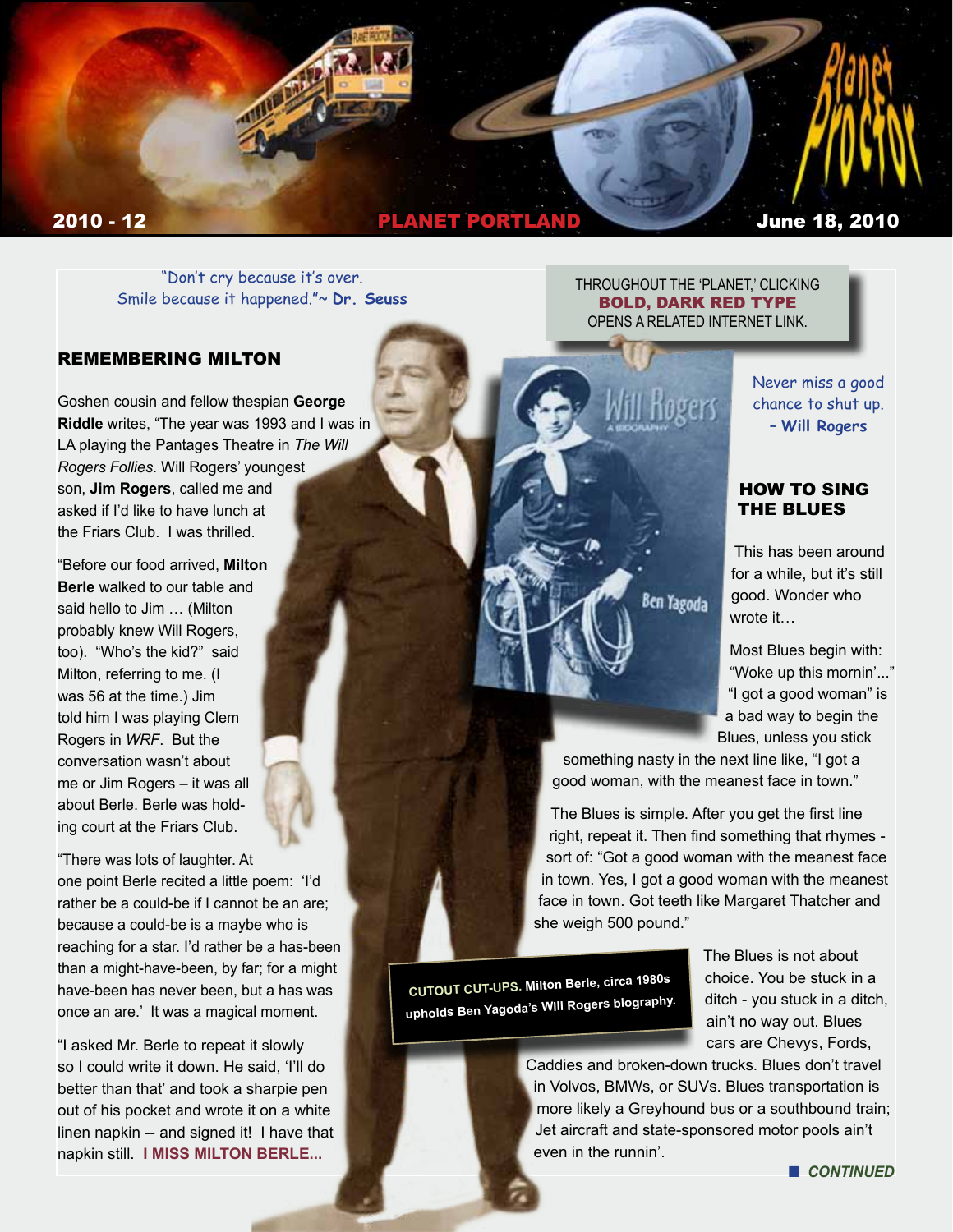Walkin' plays a major part in the Blues lifestyle. So does fixin' to die, so teenagers can't sing the Blues, they ain't fixin' to die yet. Only adults sing the Blues which means being old enough to get the electric chair if you shoot a man in Memphis.

Blues can take place in big cities like New York but not in Hawaii or anywhere in Canada. "Hard times" in Minneapolis or Seattle is probably just clinical depression. The best places to have the Blues are in Chicago, St. Louis, Kansas City, Memphis, and N'awlins. You cannot have the Blues in anyplace that don't get rain.

Breaking your leg because you were skiing is not the Blues. Breaking your leg because an alligator be chomping

on it, is. You can't have no Blues in an office or a shopping mall - the lighting is all wrong. Go outside to the parking lot or sit by the dumpster. Good places for the Blues: a. highway b. jailhouse c. empty bed d. bottom of a whiskey glass. Bad places for the Blues: a. Starbucks b. gallery openings c. Stanford d. golf courses.

And finally, no one will believe it's the Blues if you wear a suit, 'less you happen to be an old person, and you slept in it.

 "That's the only thing this president hasn't done is just urinate on us" ~ **Glenn Beck** 

# YANK ME

A guy walks into a bar in West Virginia and orders a white wine. All the Hillbillies sitting around the bar look up, expecting to see some pitiful Yankee from the north. The bartender says, "You ain't from around here, are ya?" The guy says, "No, I'm from Pennsylvania."

What do you do in Pennsylvania?" asks the barkeep. The guy says, "I'm a taxidermist."

"A taxidermist?" says the bartender. "What in tarnation is a taxidermist? Do you drive a taxi?"

"No, a taxidermist doesn't

drive a taxi. I mount animals."

The bartender grins and hollers, "It's okay boys. He's one of us."

"The Taxpayer: That's someone who works for the federal government, but doesn't have to take a civil service examination." ~ **Ronald Reagan**, U.S. President

#### THE ICEMAN COMETH

You have to love the fact that a parody of a political party in Iceland, started months ago by a comedian, won the most seats in a local election.

# A SILVER POEM

A row of bottles on my shelf Caused me to analyze myself.

One yellow pill I have to pop Goes to my heart so it won't stop. A little white one that I take Goes to my hands so they won't shake. The blue ones that I use a lot Tell me I'm happy when I'm not. The purple pill goes to my brain And tells me that I have no pain. The capsules tell me not to wheeze Or cough or choke or even sneeze. The red ones, smallest of them all Go to my blood so I won't fall. The orange ones, very big and bright, Prevent my leg cramps in the night.

Such an array of brilliant pills Helping to cure all kinds of ills. But what I'd really like to know -- Is what tells each one where to go! The party, known simply as "the Best," garnered 34.7% of the vote and secured 6 of 15 seats in the local council of the Icelandic capital, Reykjavik. Their video featured members of the party and its founder Jon Gnarr—now the city's mayor—singing to Tina Turner's "The Best" (what else?). Key pledges included "sustainable transparency," free towels at all swimming pools, a new polar bear for the zoo, a "Disneyland" at the airport and a "drug-free parliament" by 2020.

Clearly Icelanders, who have seen their entire economy collapse, get the joke!

#### **MORE**

"You are born, you live your life in torment and humiliation, and then you die. You need to watch television to distract yourself from your miserable destiny." ~ **Brother Theodore**  (by way of Bill Glass)

# HAWKING

Stephen Hawking was recently interviewed by Diane Sawyer on ABC, and here are a few gems: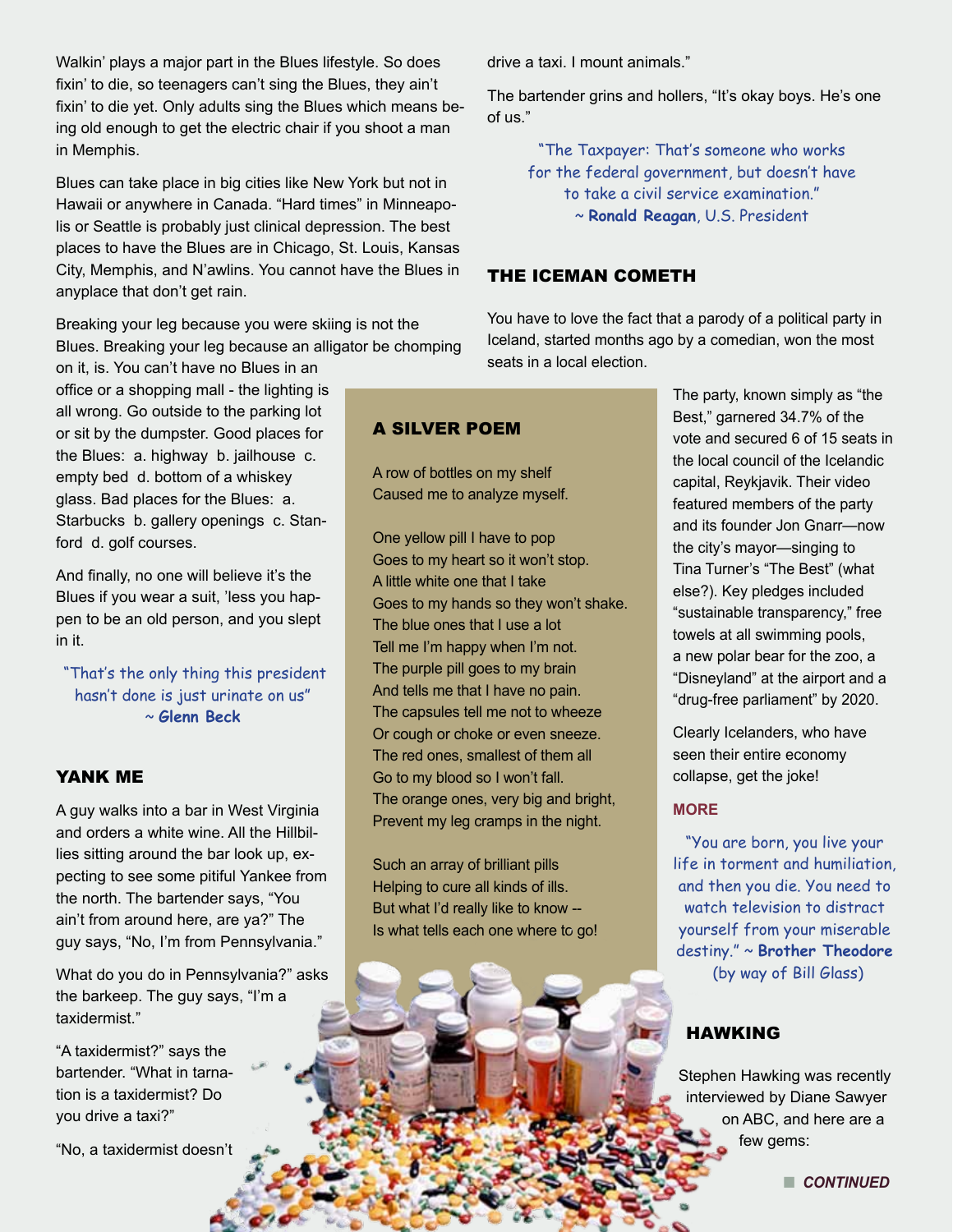"I want to know why the universe exists and why there is something rather than nothing. You look at the vast size of the universe and how insignificant and accidental human life is, and that seems most implausible. There is a fundamental difference between religion, which is based on authority, and science, which is based on observation and reason. Science will win because it works."

What does Stephen Hawking say to his children and grandchildren?

"Here are the most important pieces of advice that I passed on to my children. First, remember to look up at the stars at night and not down at your feet. Two, never give up work. Work gives you meaning and purpose and life would be nothing without it. Three, if you're lucky enough to find love, remember it is rare and don't throw it away." Diane Sawyer then added that her parents' most important advice was "comb your hair in the back and not just in the front."

Hawking left us with these words: "God not only plays dice with the world but sometimes throws the dice where they can't be seen."

 "Any man who afflicts the human race with ideas must be prepared see them misunderstood." ~ **H. L. Mencken**

#### PETPALS

*I'm rolling around, Peaceful, happy, wild! Cats are catnip for people.* (Haiku by Frank Dwyer)

"I'm so busy doing nothing, I don't have time to do anything." ~ Jayne Stahl's **Aunt Sylvia**  who turns 96 in September

### LET'S EAT

**Melinda Peterson** and I will be performing at The Writers Guild of America, West this coming Monday in a staged reading of *L.A. Deli* – A Two Act Comedy by **Sam Bobrick**. It's 12 showbiz sketches,

> set in a deli like Nate & Al's in Beverly Hills, performed by six actors including Antaeus' own **Devon Sorvari** and our dear demented **Richard Horvitz** from *The Psychic*.

n *CONTINUED* ~ **Eric Idle**"Comedy is saying the right thing at the wrong time."

**IDLE TIME. Phil and Eric at the TV Academy premiere of the Monty Python documentary.**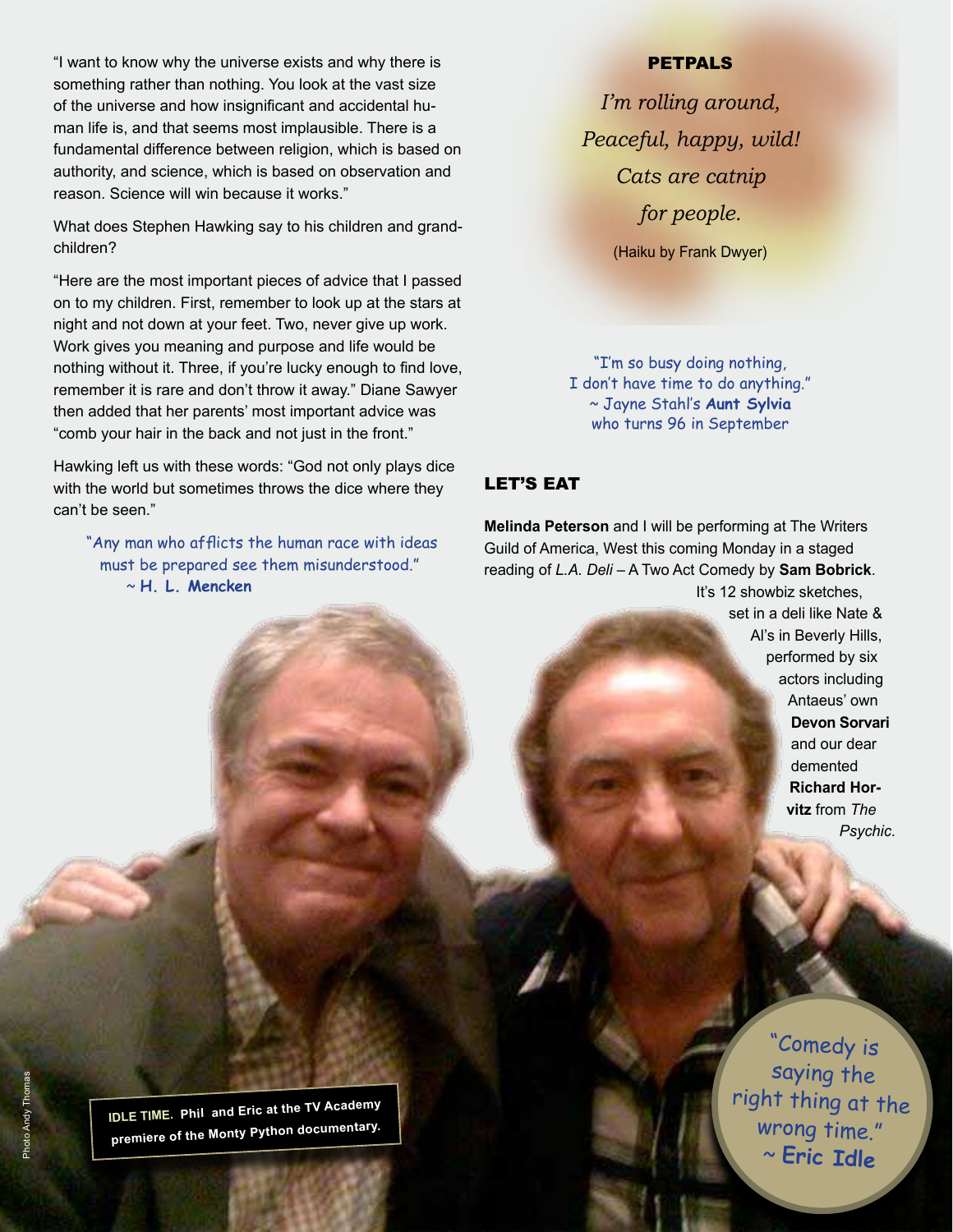"Some of the events depicted were experienced by the author," says Sam. "Some of them by other people, and some of them are totally fabricated. After working in the entertainment business for many years, the author is not sure which is which."

COME SEE US! Monday, June 21, 2010 at 7 p.m. at the 2nd Floor Multipurpose Room, 7000 W. 3rd St. Los Angeles, CA 90048 (Park on Blackburn, one block south of 3rd Street.) A deli nosh will follow the show…

**E-SVP** to: diversity@wga.org with L.A. DELI as subject or call 323-782- 4589

> "Success is not a destination, it's a journey." ~ (UCLA) **Coach John Wooden**



#### OLE'

My reading of *Don Quixote* with the **Los Angeles Guitar Quartet** takes place as part of the Guitar Foundation Festival at the Long Center for the Performing Arts, 701 West Riverside Drive in Austin, Wednesday, June 23 at 8 p.m.

That show will be followed by two more **Firesign Theatre** shows at Ashland, Oregon and then Redding, California. Our Portland and Eugene shows last week were an hysterical delight! Thanks to all who came out of hiding to see us. . . **READ ABOUT IT**…

And here's a link to a recent "Dan-

gerous Minds" video interview with **Richard Metzger** about Firesign's *Dear Friends* shows on New Jersey **WFMU radio**.

And if you're in LA, come see the world premiere of our nextdoor neighbors' moving documentary "**ONE LUCKY ELE-PHANT**" at the LA Film Festival tomorrow, Saturday, June 19 at 6:30. I added a few ringmaster voices and support the Elephant Sanctuary.

> "In order to attain the impossible, one must attempt the absurd." ~ **Miguel de Cervantes**

# Hult Center

# for the Performing Arts

# JUST IN . . .

In a bid to stem taxpayer losses for bad loans guaranteed by federal housing agencies Fanny Mae and Freddy Mac, Senator Bob Corker (R-Tenn) proposed that borrow-

> ers be required to make a 5% down payment in order to qualify.

> > His proposal was rejected 57-42 on a party-line vote because, as **Senator** Chris Dodd